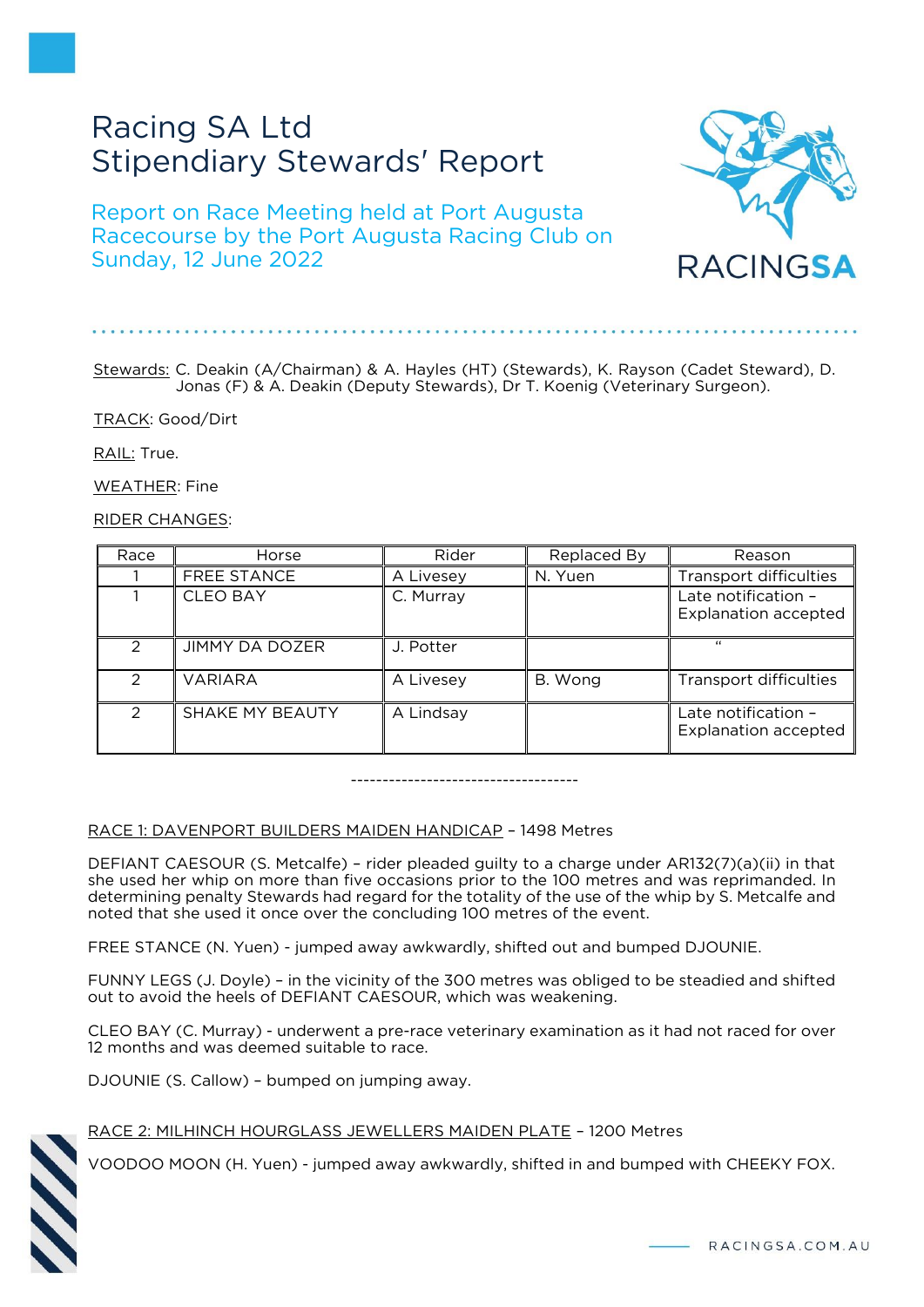# RACE 2: MILHINCH HOURGLASS JEWELLERS MAIDEN PLATE – 1200 Metres (Cont'd)

YARINDALE FLYER (S. Callow) – rider explained that after not jumping away as well as expected, the gelding never travelled and in the vicinity of the 400 metres became concerned with its breathing and for that reason she did not ride YARINDALE FLYER out in her normal manner. A post-race veterinary examination revealed no visible abnormalities. Trainer Mr K. Healy was advised that the gelding would be required to trial in an Official Trial prior to accepting for a future race.

SHAKE MY BEAUTY (A. Lindsay) - a post-race veterinary examination revealed the mare bled from one nostrils. Trainer, Mr H. Montgomerie, was advised that SHAKE MY BEAUTY would now be suspended from racing in accordance with AR79(8) and would be required to undergo a satisfactory gallop of at least 1000 metres in the presence of a Steward prior to accepting for a future race.

CHEEKY FOX (S. Metcalfe) - jumped away awkwardly, shifted out and bumped VOODOO MOON.

#### RACE 3: RADIO 5AU 97.9 RATING 0 - 56 HANDICAP – 1200 Metres

ARCHIE'S A STAR (H. Yuen) - jumped away awkwardly. Shortly after the start was tightened between NORDIC LASS, which shifted out and SPEARS, which shifted in and lost its position. A post-race veterinary examination revealed bled from both nostrils. Trainer, G. Lynch, was advised that as this was the gelding's first bi-lateral bleed ARCHIE'S A STAR would now be suspended from racing for a period of three months in accordance with AR79(4) and would be required to gallop 1000 metres in the presence of a Steward prior to accepting for a future race.

FESTIVAL OF LIGHT (C. Murray) – held up from the vicinity of the 300 metres between the heels of COMMANDO MISS and MAID IN MILAN and was obliged to shift in to obtain clear running. In the vicinity of the 200 metres, became held up behind MENDOORAN until in the 100 metres when that gelding rolled out.

NORDIC LASS (R. Hurdle) – taken out at the start tightening ARCHIE'S A STAR.

SPEARS (E. Wong) - jumped away awkwardly, shifted in and tightened ARCHIE'S A STAR.

ZEGRESTO (A. Livesey) - jumped away awkwardly, shifted out taking NORDIC LASS wider on the track.

SPENCER GULF (S. Callow) – slow to begin. Laid in, in the straight.

# RACE 4: SHORELINE CARAVAN PARK BENCHMARK 52 HANDICAP – 1498 Metres

OBELOS (GB) (B. Wong) - jumped away awkwardly and as a result was slow to begin.

GRIMESY (E. Wong) – approaching the 100 metres was disappointed when attempting a tight run between IT'S MAGIC, and UNSCOPEABLE, when both horses shifted about and inside the 100 metres was obliged to shift to the outside to obtain clear running.

SMART STYLE (A. Livesey) – rider reported the mare never travelled.

UNSCOPEABLE (D. Caboche) - Stewards permitted D. Caboche to ride the filly 0.5 kg over its declared weight of 54kg. Jumped away slowly.

Correct weight was delayed to allow Trainer Mr G Lynch of GRIMESY, third placegetter to view the official footage in the straight.

#### RACE 5: PASTORAL HOTEL MOTEL CLASS TWO HANDICAP – 1396 Metres

I'M KENNY (E. Wong) –on jumping away shifted in tightening TIGNANELLO (NZ). Approaching the 1200 metres shifted in taking WHITCHETY GRUB in. Rider was severely reprimanded and advised in future to only shift ground when entitled to do so.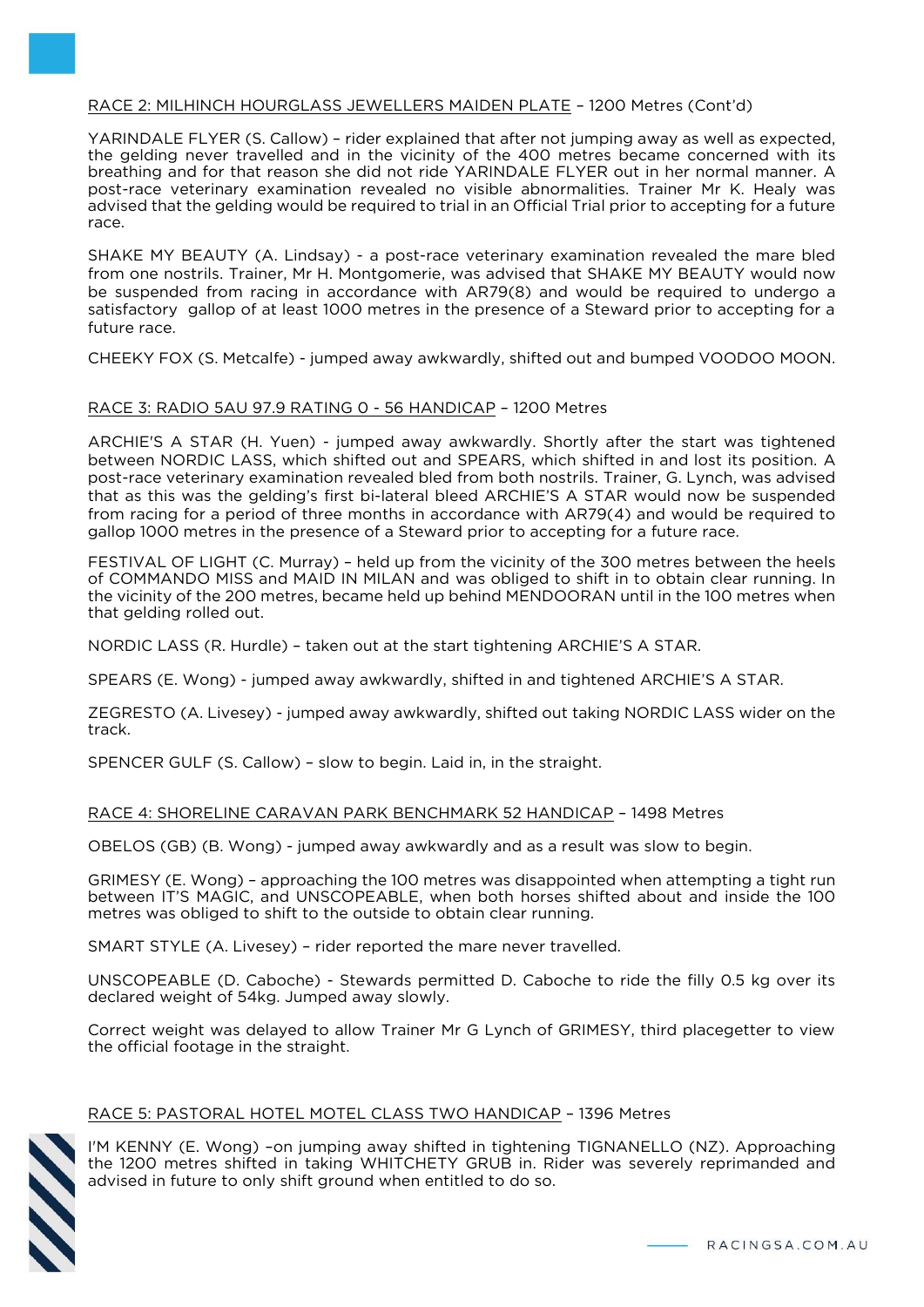# RACE 5: PASTORAL HOTEL MOTEL CLASS TWO HANDICAP – 1396 Metres (Cont'd)

TIGNANELLO (NZ) (A. Chung) – on jumping away was tightened between I'M KEENY and TWELVE STARS and lost its position.

TWELVE STARS (S. Metcalfe) – tightened on jumping away between PHILLYVONNE and TIGNANELLO (NZ) and thereafter continued to be hampered by both runners for a number of strides before losing its positon.

PHILLYVONNE (C. Murray) – on jumping away shifted out tightening the running of TWELVE STARS. In the vicinity of the 1200 metres was obliged to be steadied to avoid the heels of BITAEQUI, which shifted out.

SOUTHERN MAGNOLIA (NZ) (D. Caboche) – laid in over the final 100 metres. Approaching the finish shifted in across the running of BAD MOON RISING. Rider severely reprimanded and advised in future to straighten his mounts when they commence to shift ground.

BITAEQUI (H. Yuen) – approaching the 1200 metres was obliged to be steadied away from the heels of WHITCHETY GRUB, which had eased when taken in and shifted out across the running of PHILLYVONNE in an attempt to avoid the heels of WHIRCHERY GRUB. From approaching the 100 metres was disappointed for clear running until the 50 metres.

BAD MOON RISING (A. Lindsay) - jumped away awkwardly. Approaching the finish had to be steadied to avoid the heels of SOUTHERN MAGNOLIA (NZ), which shifted in.

WHITCHETY GRUB (J. Doyle) - approaching the 1200 metres was taken in by I'M KENNY and had to be eased.

#### RACE 6: PORT AUGUSTA STEEL CENTRE BENCHMARK 64 HANDICAP – 1600 Metres

HARBOURING (S. Callow) – laid out in the straight. Inside the 200 metres shifted out and inconvenienced MARINA. Approaching the finish shifted out and inconvenienced GOTTABITON. Rider was reminded of her obligation and advised in future to make a greater effort to straighten her mounts when they begin to shift ground.

LEONARDA (R. Hurdle) - jumped away awkwardly.

GOTTABITON (C. Murray) – approaching the finish was inconvenienced by HARBOURING, which shifted out.

NOTICE ME (A. Livesey) – rider reported the mare did not travel as well as expected throughout the event. She added, in her opinion that NOTICE ME may have resented to tongue-tie.

MARINA (A. Lindsay) – inside the 200 metres inconvenienced by HARBOURING, which shifted out.

KOBE PRINCESS (D. Caboche) - Stewards permitted D. Caboche to ride the filly 0.5 kg over its declared weight of 54kg. Laid out rounding the home turn into the straight.

NEAR MAGIC (E. Wong) – slow to begin.

#### RACE 7: PROGRESS RAIL BENCHMARK 52 HANDICAP – 1100 Metres

CASE CLOSED (B. Wong) – reared on jumping away and as a result was slow into stride.

CASTLECOMER (A. Chung) – bumped on jumping away by ALL THINGS NICE.

CAPTAIN BRIDGES (S. Metcalfe) – laid out throughout the event, placing the rider at a disadvantage until the 200 metres. In the vicinity of the 800 metres raced in restricted room for a short distance between PALE ALE and HABANERO. Approaching the 500 metres became awkwardly placed on the heels of HABANERO for a number of strides.



PALE ALE (H. Yuen) – approaching the 400 metres shifted out and inconvenienced BUBBLES MCGINTY. Rider was reminded of her obligations in future to only shift ground when entitled to do so.